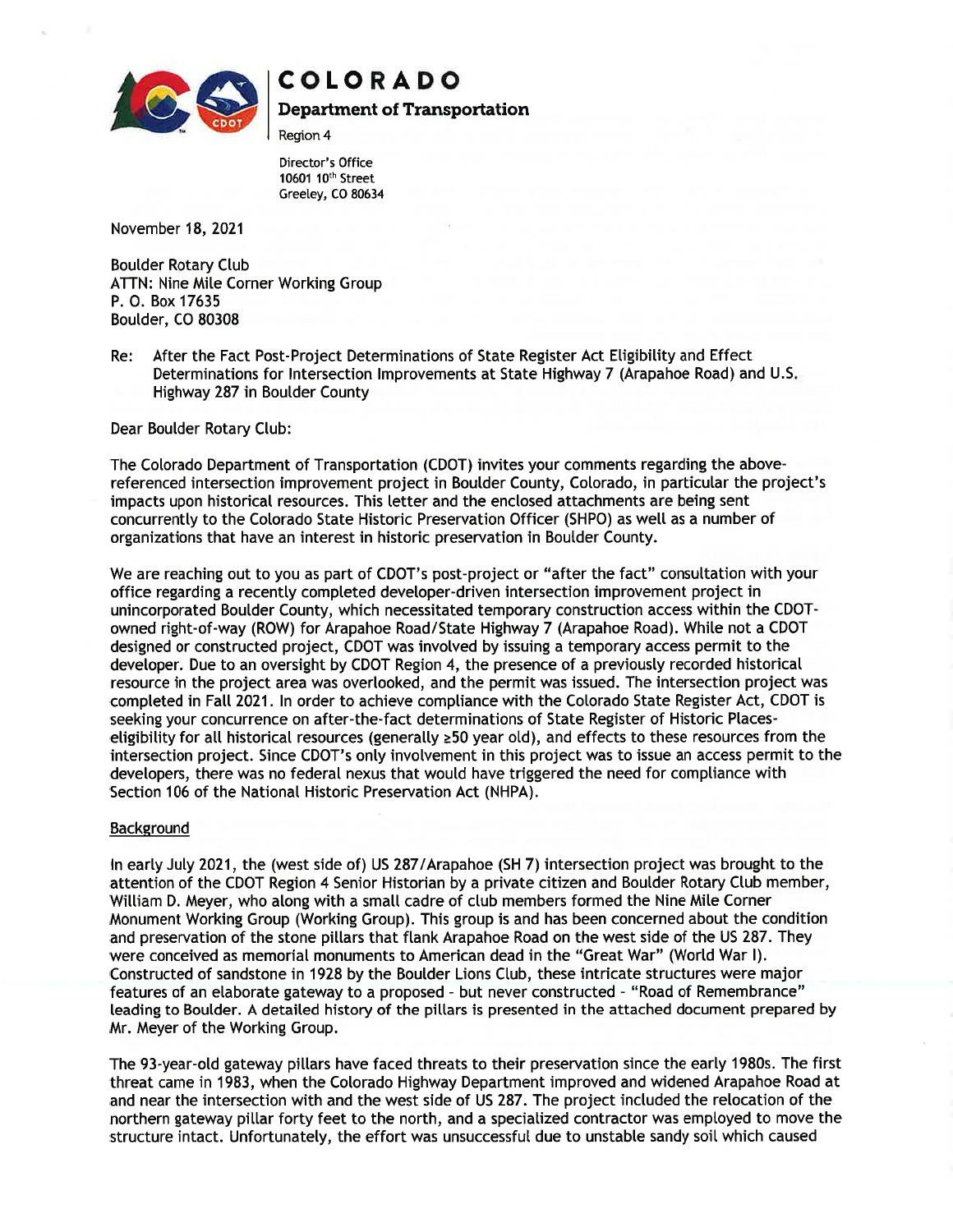the pillar to tumble to the ground and break apart. The Highway Department, with specialized contractor help, faithfully reconstructed the pillar in the new location, forty feet north of its original location. The southern pillar was left in place at its original (1928) location.

In the summer of 2017, the Evergreen Development Company was pursuing construction of a large commercial development on the southwest side of the intersection. In order to accommodate a new right turn lane from eastbound SH 7 to US southbound 287, Evergreen sought approval from CDOT to relocate the south pillar out of CDOT ROW for Arapahoe Road/SH 7 and onto the developer's parcel. The CDOT Region 4 Senior Historian advised CDOT's Permits unit that, as a significant historic resource, CDOT could not allow relocating the pillar outside CDOT ROW and incorporated into a private development. The pillars' locations comprise an especially important aspect of integrity, because they were deliberately sited in 1928 to prominently define the entrance to Arapahoe Road, which was being promoted as an important route to Boulder.

Faced with the permit denial, the developers and their design consultants altered the intersection improvement project to allow for preservation in place of the southern pillar, by surrounding it with a raised and landscaped "pork chop" island (equipped with guardrail) located between a new, separated right turn lane, and Arapahoe Road.

In the recent past, CDOT's Boulder Engineer Residency discussed the idea of potentially relocating both pillars out of the Arapahoe Road ROW and place them at a future nearby planned Bus Rapid Transit (BRT) stop on Arapahoe to in order create a "sense of place" for them; however, that idea ultimately was abandoned.

### Project Description

This developer-driven project involved improvement of the west side intersection of Arapahoe Road and US 287 in Boulder County, to provide new curved, single-lane right-in and right-out turn lanes from Arapahoe Road onto US 287 and vice versa, that would accommodate an anticipated large increase in traffic. In order to preserve the southern pillar, as required by CDOT, a "pork chop" island was built around it, separating the SH 7 roadway and the new right turn lane onto southbound US 287. The reconstructed northern pillar was not touched by the project, and has been protected from damage by a chain link fence (see enclosed 2021 inventory form prepared by CDOT). This fence was likely installed by the contractor involved in constructing the intersection improvements. Plans prepared for the recently completed intersection improvement project are enclosed for your reference.

### Determinations of Eligibility and Effects

## 5BL.432 - Arapahoe Road gateway pillars:

This resource consists of two (north and south) elaborately designed and built mortared stone masonry towers or pillars flanking Arapahoe Road/SH 7 near its intersection with the west side of US 287. The pillars were envisioned and constructed as memorials to World War I American war dead, and as part of an elaborate gateway to a proposed "Road of Remembrance." The pillars are approximately 20 feet tall and are constructed of locally-quarried sandstone to intentionally replicate the appearance and general character of architecture on the University of Colorado in Boulder. Both structures are identical in design, and each has a small door leading to a small internal chamber. A cornerstone is placed at the base of the south pillar (only), while the north pillar bears a bronze dedicatory plaque. Detailed descriptions and photographs of the pillars are presented in the enclosed inventory form, and their history is explained in great detail in the enclosed document prepared by William Meyer.

Eligibility: The pillars were originally inventoried as the "Road to Remembrance Gateway" in May 1980 by Manuel M. Weiss of the Boulder County Historical Society, as part of the Boulder County Historical Site Survey, Boulder and Broomfield Counties (Report No. MC.LG.R20). Weiss prepared a Colorado Historical Society Inventory Record, and evaluated the gateway pillars as eligible for the National Register of Historic Places (NRHP). The resource has a "field eligible" determination date of May 1, 1980.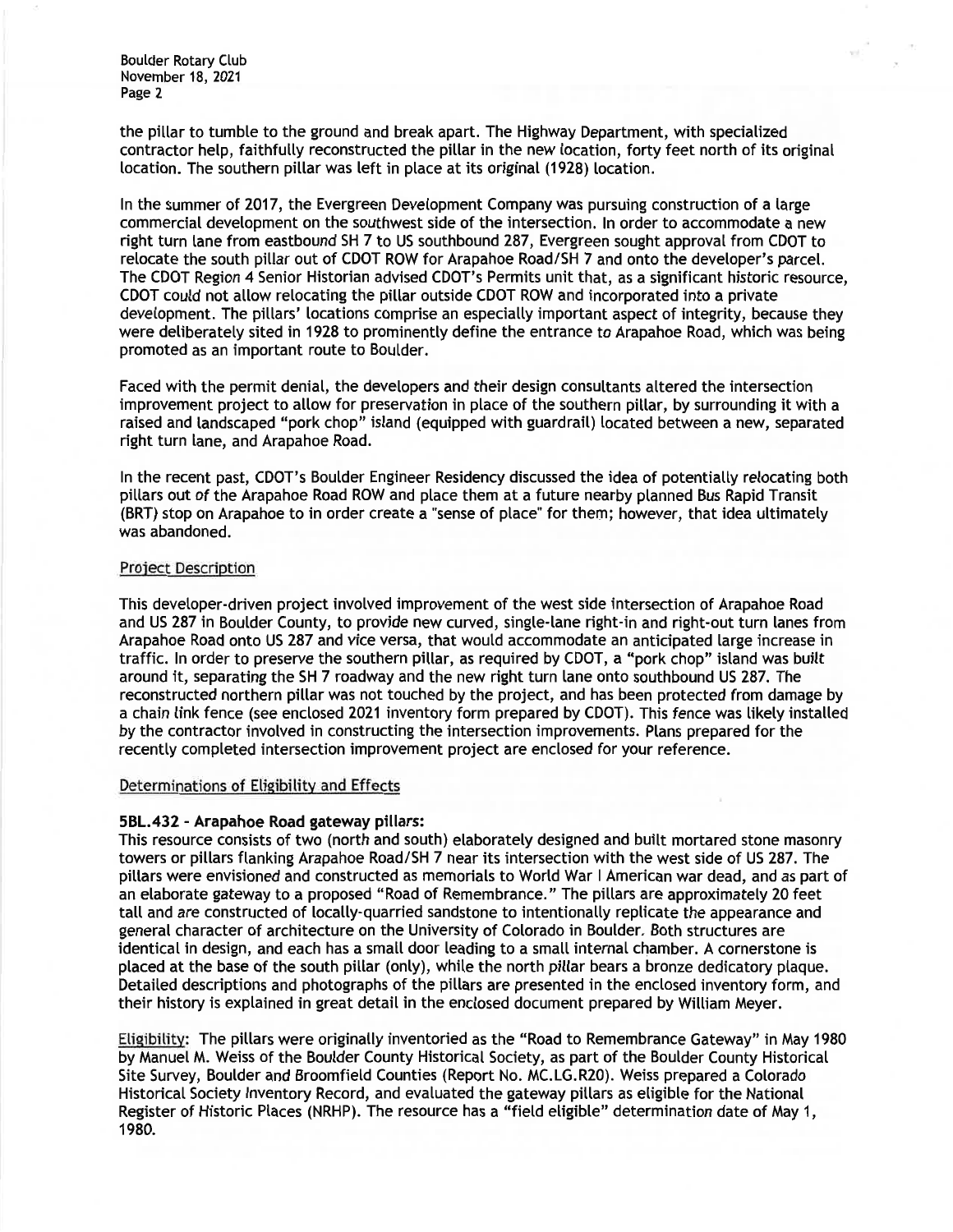CDOT revisited, rerecorded and reevaluated the site in the summer of 2021. The reevaluation effort benefited immensely from the extensive research and detailed narrative report by the Nine Mile Corner Monument Working Group of the Boulder Rotary Club, including Mr. William Meyer, about the history of what was historically known as Nine Mile Corner (the US 287 and Arapahoe Road intersection), including the gateway pillars. They are the only remnants of the 1928 war memorial gateway that formerly included a small park with a captured German artillery piece and flagpole. Based upon an abundance of information, CDOT finds that the memorial pillars meet the eligibility criteria of the State Register of Historic Places. The site is historically significant under Criterion A for its association with a widespread movement in the 1920s led by fraternal organizations and philanthropic clubs to install public memorials to honor fallen American soldiers from the First World War. Under Criterion C, the pillars are significant for their intricate, collegiate architecture-inspired design and elaborate stonework construction.

Effect: The integrity of the pillars (5BL.432) has been greatly impacted by both the 1983 and 2021 intersection improvement projects. The 1983 Highway Department project resulted in the accidental destruction of the north pillar, and while the rebuilt structure retains the same characteristics and appearance as the intact southern pillar, it is located 40 feet north of its original location, but still closely flanking a widened Arapahoe road.

The 2021 intersection project left the southern pillar in its original location, but constructed a raised "pork chop" traffic island around it. Instead of flanking the highway, the pillar now sits between the roadway of Arapahoe Road and a new curving single-lane right turn lane that that routes traffic behind the pillar - essentially destroying the spatial relationship of the south pillar and roadway. With the new improvements the south pillar no longer appears to be part of a gateway that westbound traffic on Arapahoe Road would pass through. The visual impact of these changes is severe, as the pillar no longer visually reveals its historic gateway function, and instead looks oddly out of place on the traffic island (with guardrail added).

The integrity of the pillars has also been impacted by the 40 ft relocation of the north pillar in 1983. Due to severe loss of integrity of the historic setting, CDOT has determined that the developer-driven Arapahoe Road and US 287 intersection improvement project has resulted in an *adverse effect* to 5BL.432, the Arapahoe Road gateway pillars.

### 5BL.11936 - State Highway 7 in Boulder County (5BL.11936)

Eligibility: Based upon the 2016 CDOT-sponsored Colorado Historic Highways Inventory by consultant Mead & Hunt, State Highway 7 was determined to be officially eligible for inclusion in the NRHP.

Effect: The project involves the Arapahoe Road/US 287 west side intersection which in the late 1920s was improved in conjunction with plans to promote Arapahoe Road as a major route to Boulder and draw more traffic to the city. The entrance to this route was designed to capture the attention of motorists and serve as a World War I memorial. Imposing tall stone pillars were erected flanking the road, and a tiny park with a WW I German trophy cannon and a flagpole was established in the space between the "wye" design of the intersection. The intersection improvements provided for two, twoway sweeping curves that funneled westbound traffic from the Lincoln Highway/US 287 past the flag and cannon, and through the narrow gap between the pillars. For eastbound traffic on Arapahoe Road, the pillars appeared as a gate on the horizon, with a cannon and flagpole strikingly centered between them. As the eastbound drivers passed between the pillars, they took one of the sweeping curves right or left to the Lincoln Highway.

Subsequently, in 1983, the Colorado Highway Department (now CDOT) redesigned and constructed the intersection to make it safer and accommodate a higher volume if traffic using both Arapahoe Road and US 287. At that time the road was widened to the north, requiring relocation of the northern gateway pillar. New turn lanes were constructed, the small war memorial park was removed, and the overall cross-section of Arapahoe Road of a short stretch of Arapahoe was widened and upgraded. The recently completed 2021 developer-driven project again redesigned the intersection, removing the 1983 intersection improvements and constructing new dedicated right-in and right-out turn lanes. The new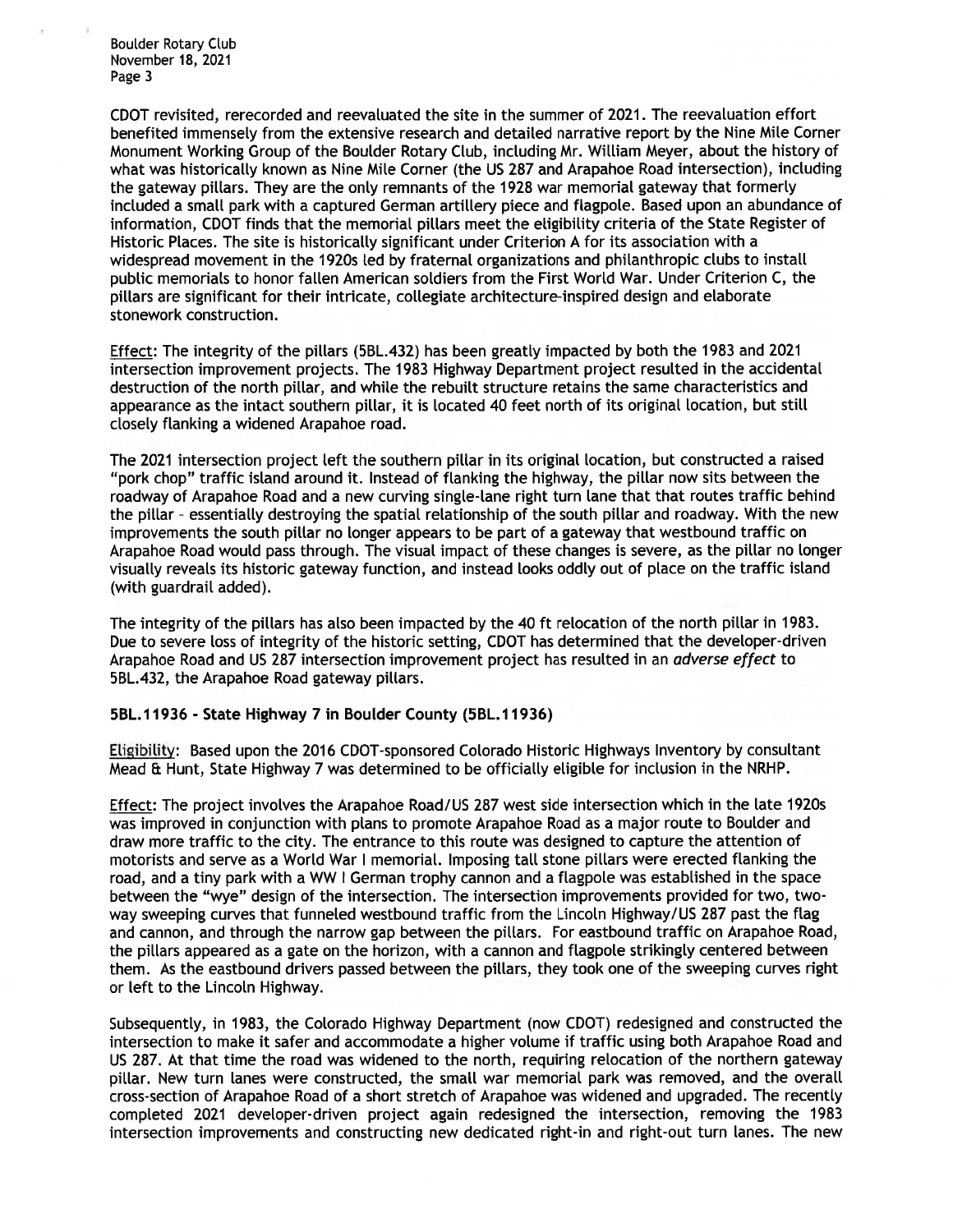eastbound Arapahoe Road to southbound US 287 turn lane required the use of more land on the south side of Arapahoe within CDOT-owned ROW for Arapahoe Road. In order to preserve the south pillar within CDOT-owned ROW for Arapahoe Road, it was left in place but surrounded by a raised irregular-shaped traffic island, and the eastbound turn lane now passes behind the pillar - resulting in a major, but localized change to Arapahoe Road. The 2021 configuration is markedly different than the original 1928 design. Westbound traffic now is routed between the pillars, not on a sweeping arc but instead on a single straight lane of multi-lane highway. The curves and park are long gone, and the pillars are spread nearly twice as far apart as the original designers intended.

For eastbound traffic on Arapahoe Road, the right turn lane built in 1983 has been converted to an additional thru lane, with both thru lanes passing between the widened space between the pillars. A third lane - a new right turn lane - has been added to the south of the south pillar, so that this pillar now appears to approaching eastbound traffic as directly in the middle of Arapahoe Road.

Both the 1983 and 2021 intersection improvement projects substantially altered the alignment and width of Arapahoe Road at the intersection and extending west for approximately 510 feet (-1/10 mile) to accommodate the new turn lanes. A taper from the pre-existing roadway extends approximately 160 feet eastward from the project's western terminus, and the footprint gradually widens as the new right turn lane diverges away from the road's main thru lanes. The redesigned and constructed intersection does not bear any resemblance to the 1928 design. While the 1928 intersection has been severely altered and has lost most aspects of its historic integrity, the changes involve a very short portion of Arapahoe Road and does not substantially reduce the integrity of the entire route of Arapahoe Road/SH 7. Therefore, CDOT finds that the 2021 project resulted in a finding of no adverse effect with respect to this linear historic resource.

### Proposed Mitigation

In order to mitigate the adverse effect to 5BL.432, the Arapahoe Road gateway pillars, CDOT proposes to engage with a number of stakeholders/interested parties and historic preservation agencies to cooperatively develop a plan for their preservation, monitoring and perpetual maintenance. Public access and interpretation will also be considered. CDOT will invite consulting parties to participate in a Mitigation Working Group. The Mitigation Working Group will hold meetings to discuss and develop a historic preservation plan based on the analysis of all possible preservation alternatives including the potential relocation of one or both of the pillars. CDOT will manage this effort.

Mitigation Working Group members would include the Boulder Rotary Club's Nine Mile Corner Monument Working Group, including Mr. William Meyer, who first brought this situation to our attention. Other invitees include governmental and non-governmental organizations, including the Boulder County Commissioners, the Boulder County Historic Preservation Advisory Board, the Lafayette Historic Preservation Board and the Town of Erie Historic Preservation Advisory Board. Other groups that may potentially join the working group include organizations such as the Boulder Historical Society, Historic Boulder, Inc., the Erie Historical Society and the Lafayette Historical Society. Veterans' organizations would also be invited, including American Legion Post 10 (Boulder) and Veterans of Foreign Wars (VFW) Post 1771 (Lafayette).

The working group will strive to come to a consensus regarding a preferred preservation approach for the pillars; however, if consensus is not achievable, CDOT will make a decision about the appropriate course of action based on the various alternatives considered by the Working Group. Cost estimates will be obtained for each alternative, and potential funding sources will be identified. At the culmination of the process of identifying and analyzing long-term preservation alternatives, the group will create a plan document to guide future actions. The preservation plan will be the end product that satisfies mitigation of the adverse effect to the stone pillars. The plan will provide a blueprint for preservation of the pillars, but would not include actual implementation of any restoration, maintenance work, or relocation. In terms of potential relocation, CDOT will include a plan element requiring creation of a detailed photographic record as well as detailed elevation drawings should relocation be the preferred alternative. Since the pillars remain in the Arapahoe Road ROW and therefore are owned by CDOT, the execution of the preservation plan will require close coordination with CDOT, and especially with the